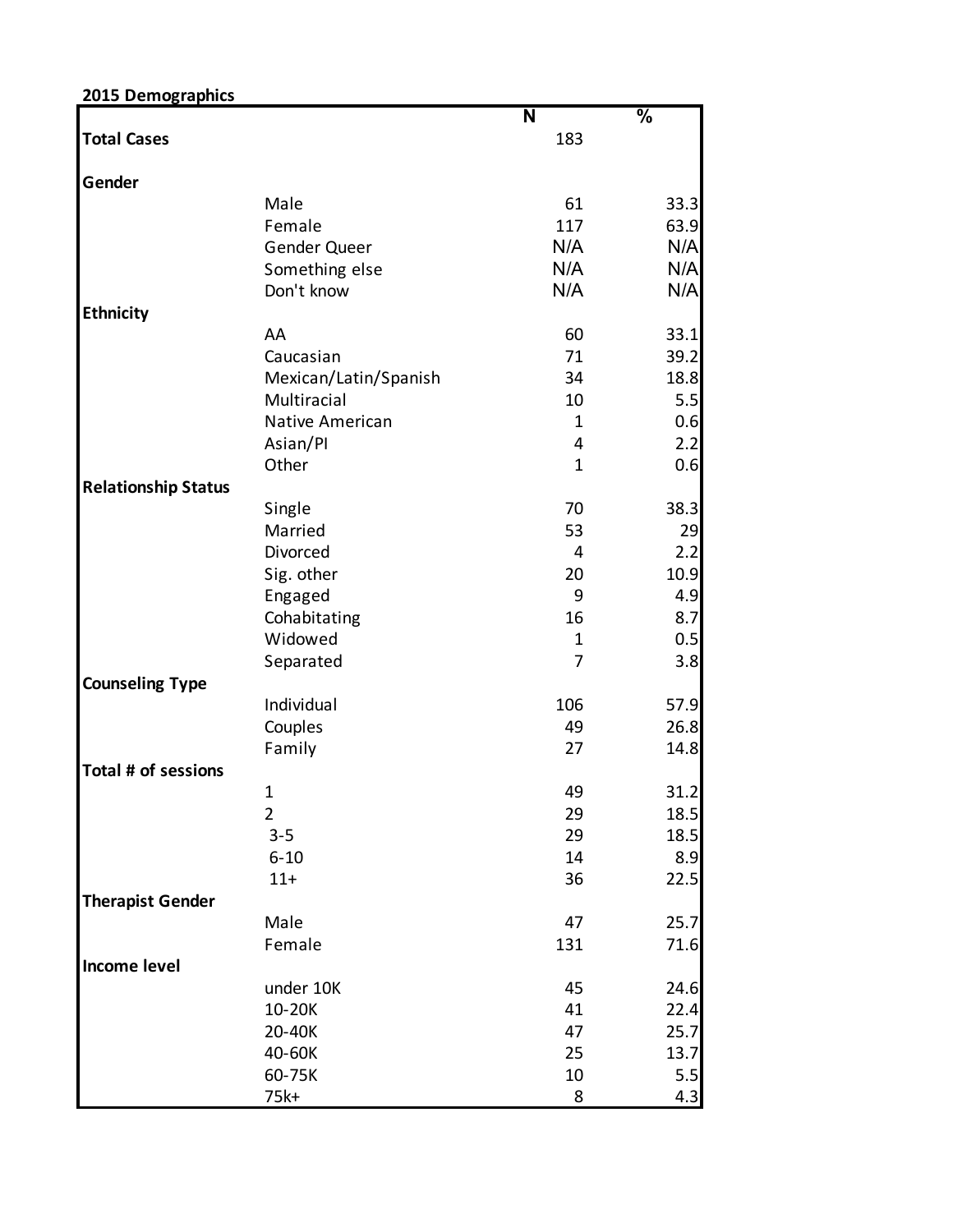| 2016 Demographics          |                       |                |               |
|----------------------------|-----------------------|----------------|---------------|
|                            |                       | N              | $\frac{0}{6}$ |
| <b>Total Cases</b>         |                       | 136            |               |
| Gender                     |                       |                |               |
|                            | Male                  | 57             | 41.9          |
|                            | Female                | 77             | 56.6          |
|                            | Gender Queer          | N/A            | N/A           |
|                            | Something else        | N/A            | N/A           |
|                            | Don't know            | N/A            | N/A           |
| <b>Ethnicity</b>           |                       |                |               |
|                            | AA                    | 36             | 26.9          |
|                            | Caucasian             | 32             | 23.9          |
|                            | Mexican/Latin/Spanish | 52             | 38.8          |
|                            | Multiracial           | 5              | 3.7           |
|                            | Native American       | 5              | 3.7           |
|                            | Asian/Pl              | $\overline{2}$ | 1.5           |
|                            | Other                 | $\overline{2}$ | 1.5           |
| <b>Relationship Status</b> |                       |                |               |
|                            | Single                | 37             | 27.2          |
|                            | Married               | 48             | 35.3          |
|                            | Divorced              | 8              | 5.9           |
|                            | Sig. other            | 13             | 9.6           |
|                            | Engaged               | 11             | 8.1           |
|                            | Cohabitating          | 7              | 5.1           |
|                            | Widowed               | $\overline{2}$ |               |
|                            |                       | $\overline{7}$ | 1.5           |
|                            | Separated             |                | 5.1           |
| <b>Counseling Type</b>     |                       |                |               |
|                            | Individual            | 61             | 44.9          |
|                            | Couples               | 55             | 40.4          |
|                            | Family                | 18             | 13.2          |
| Total # of sessions        |                       |                |               |
|                            | $\mathbf{1}$          | 31             | 24.2          |
|                            | $\overline{2}$        | 20             | 14.7          |
|                            | $3 - 5$               | 33             | 25.8          |
|                            | $6 - 10$              | 20             | 15.7          |
|                            | $11+$                 | 24             | 18.9          |
| <b>Therapist Gender</b>    |                       |                |               |
|                            | Male                  | 13             | 9.6           |
|                            | Female                | 120            | 88.2          |
| <b>Income level</b>        |                       |                |               |
|                            | under 10K             | 24             | 17.6          |
|                            | 10-20K                | 24             | 17.6          |
|                            | 20-40K                | 35             | 25.7          |
|                            | 40-60K                | 19             | 14            |
|                            | 60-75K                | 7              | 5.1           |
|                            | 75k+                  | 16             | 11.7          |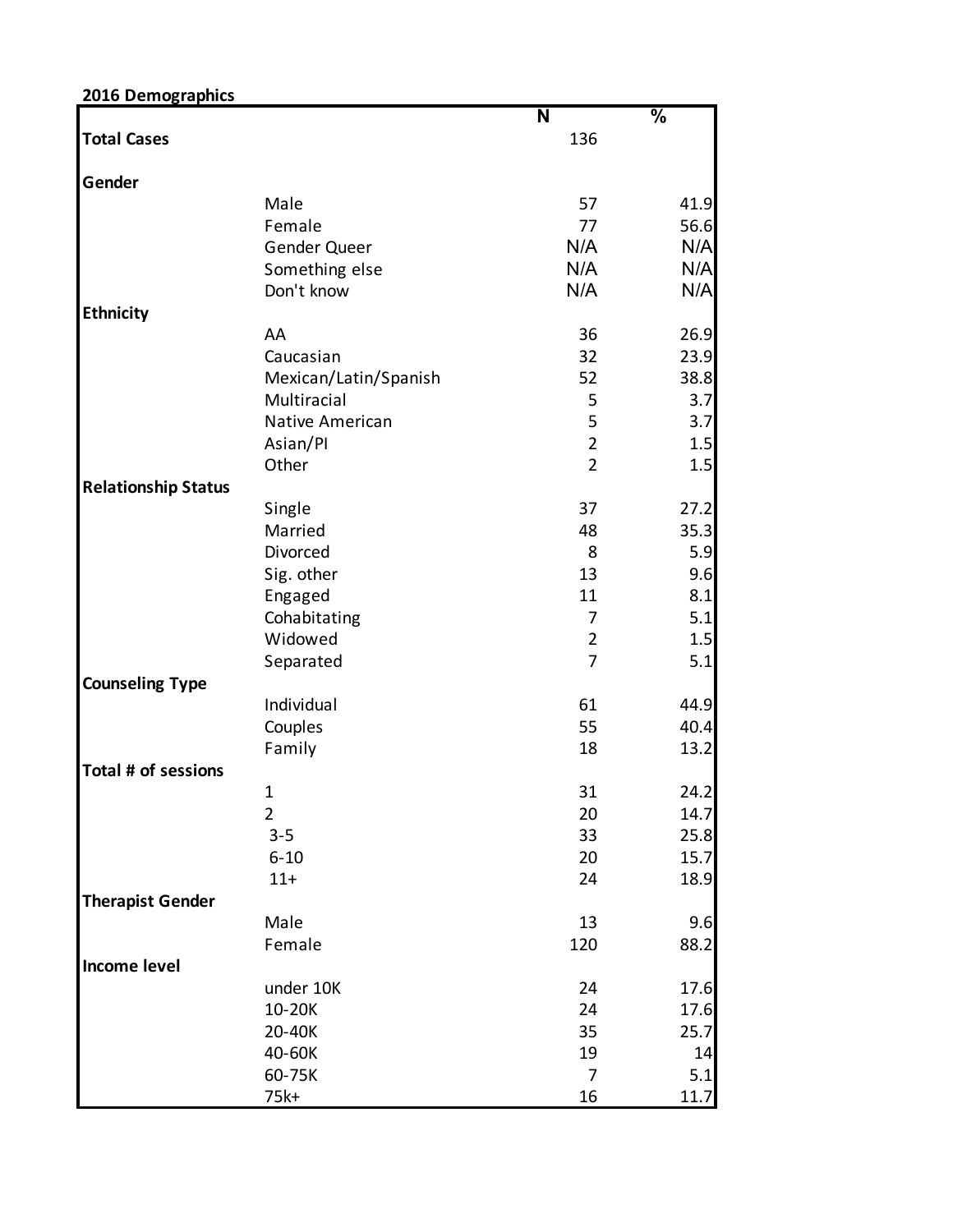| 2017 Demographics          |                        | N              | $\frac{0}{6}$ |
|----------------------------|------------------------|----------------|---------------|
| <b>Total Cases</b>         |                        | 96             |               |
| Gender                     |                        |                |               |
|                            | Male                   | 41             | 42.7          |
|                            | Female                 | 53             | 55.2          |
|                            | Gender Queer           | N/A            | N/A           |
|                            | Something else         | N/A            | N/A           |
|                            | Don't know             | N/A            | N/A           |
| <b>Ethnicity</b>           |                        |                |               |
|                            | AA                     | 14             | 41.2          |
|                            | Caucasian              | 14             | 41.2          |
|                            | Mexican/Latin/Spanish  | $\overline{2}$ | 5.9           |
|                            | Multiracial            | $\mathbf 1$    | 2.9           |
|                            | <b>Native American</b> | $\mathbf{1}$   | 2.9           |
|                            |                        |                |               |
|                            | Asian/Pl               | N/A            | N/A           |
|                            | Other                  | 1              | 2.9           |
| <b>Relationship Status</b> |                        |                |               |
|                            | Single                 | 21             | 30            |
|                            | Married                | 21             | 30            |
|                            | Divorced               | 6              | 8.6           |
|                            | Sig. other             | 8              | 11.4          |
|                            | Engaged                | 3              | 4.3           |
|                            | Cohabitating           | 3              | 4.3           |
|                            | Widowed                | $\mathbf{1}$   | 1.4           |
|                            | Separated              | $\mathbf 1$    | 1.4           |
| <b>Counseling Type</b>     |                        |                |               |
|                            | Individual             | 63             | 65.6          |
|                            | Couples                | 19             | 19.8          |
|                            | Family                 | 11             | 11.5          |
| Total # of sessions        |                        |                |               |
|                            | 1                      | 12             | 14.3          |
|                            | $\overline{2}$         | 13             | 15.5          |
|                            | $3 - 5$                | 26             | 30.9          |
|                            | $6 - 10$               | 20             | 23.9          |
|                            | $11+$                  | 13             | 15.6          |
| <b>Therapist Gender</b>    |                        |                |               |
|                            | Male                   | 12             | 12.5          |
|                            | Female                 | 77             | 80.2          |
| <b>Income level</b>        |                        |                |               |
|                            | under 10K              | 4              | 13.3          |
|                            |                        |                |               |
|                            | 10-20K                 | 6              | 20            |
|                            | 20-40K                 | 5              | 16.7          |
|                            | 40-60K                 | 5              | 16.7          |
|                            | 60-75K                 | 3              | 10            |
|                            | 75k+                   | $\mathbf 1$    | 3.3           |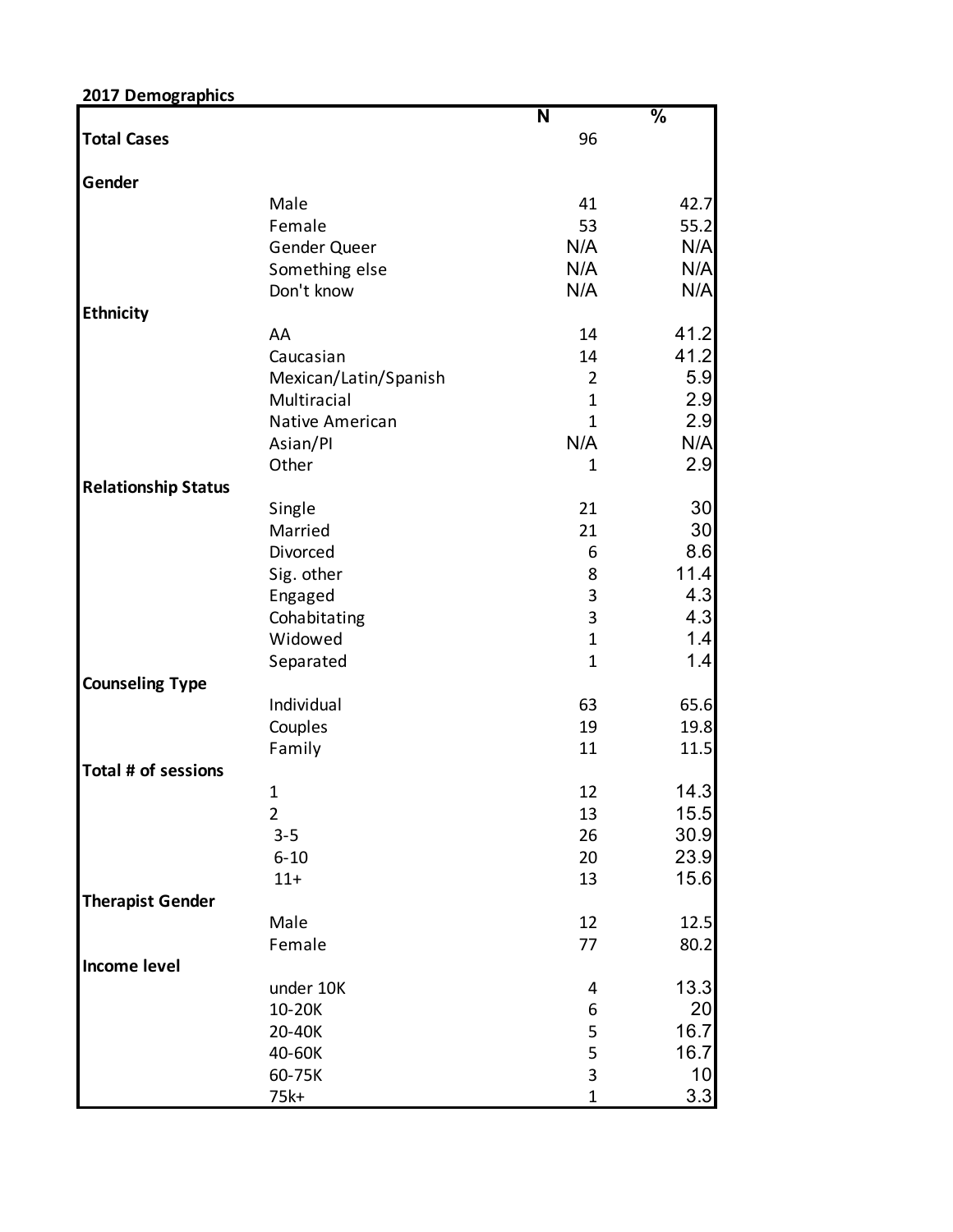| 2018 Demographics          |                        |                |               |
|----------------------------|------------------------|----------------|---------------|
|                            |                        | N              | $\frac{0}{6}$ |
| <b>Total Cases</b>         |                        | 141            |               |
| Gender                     |                        |                |               |
|                            | Male                   | 43             | 30.9          |
|                            | Female                 | 93             | 66.9          |
|                            | Gender Queer           | 1              | 0.7           |
|                            | Something else         | 1              | 0.7           |
|                            | Don't know             | N/A            | N/A           |
| <b>Ethnicity</b>           |                        |                |               |
|                            | AA                     | 51             | 36.4          |
|                            | Caucasian              | 69             | 49.3          |
|                            | Mexican/Latin/Spanish  | 3              | 2.1           |
|                            | Multiracial            | 4              | 2.9           |
|                            | <b>Native American</b> | $\mathbf 1$    | 0.7           |
|                            | Asian/Pl               | 6              | 4.3           |
|                            | Other                  | 6              | 4.3           |
| <b>Relationship Status</b> |                        |                |               |
|                            | Single                 | 38             | 27.7          |
|                            | Married                | 47             | 34.3          |
|                            | Divorced               | $\overline{4}$ | 2.9           |
|                            | Sig. other             | 22             | 16.1          |
|                            | Engaged                | 11             | 8             |
|                            | Cohabitating           | 10             | 7.3           |
|                            | Widowed                | $\overline{2}$ | 1.5           |
|                            | Separated              | 3              | 2.2           |
| <b>Counseling Type</b>     |                        |                |               |
|                            | Individual             | 70             | 49.6          |
|                            | Couples                | 32             | 22.7          |
|                            | Family                 | 29             | 20.6          |
| Total # of sessions        |                        |                |               |
|                            | $\mathbf 1$            | 20             | 17.7          |
|                            | $\overline{2}$         | 19             | 16.8          |
|                            | $3 - 5$                | 24             | 21.2          |
|                            | $6 - 10$               | 23             | 20.4          |
|                            | $11+$                  | 27             | 21.5          |
| <b>Therapist Gender</b>    |                        |                |               |
|                            | Male                   | 18             | 12.8          |
|                            | Female                 | 88             | 62.4          |
| <b>Income level</b>        |                        |                |               |
|                            | under 10K              | 21             | 15.4          |
|                            | 10-20K                 | 26             | 19.1          |
|                            | 20-40K                 | 42             | 30.9          |
|                            | 40-60K                 | 16             | 11.8          |
|                            | 60-75K                 | 8              | 5.9           |
|                            | 75k+                   | 15             | 11            |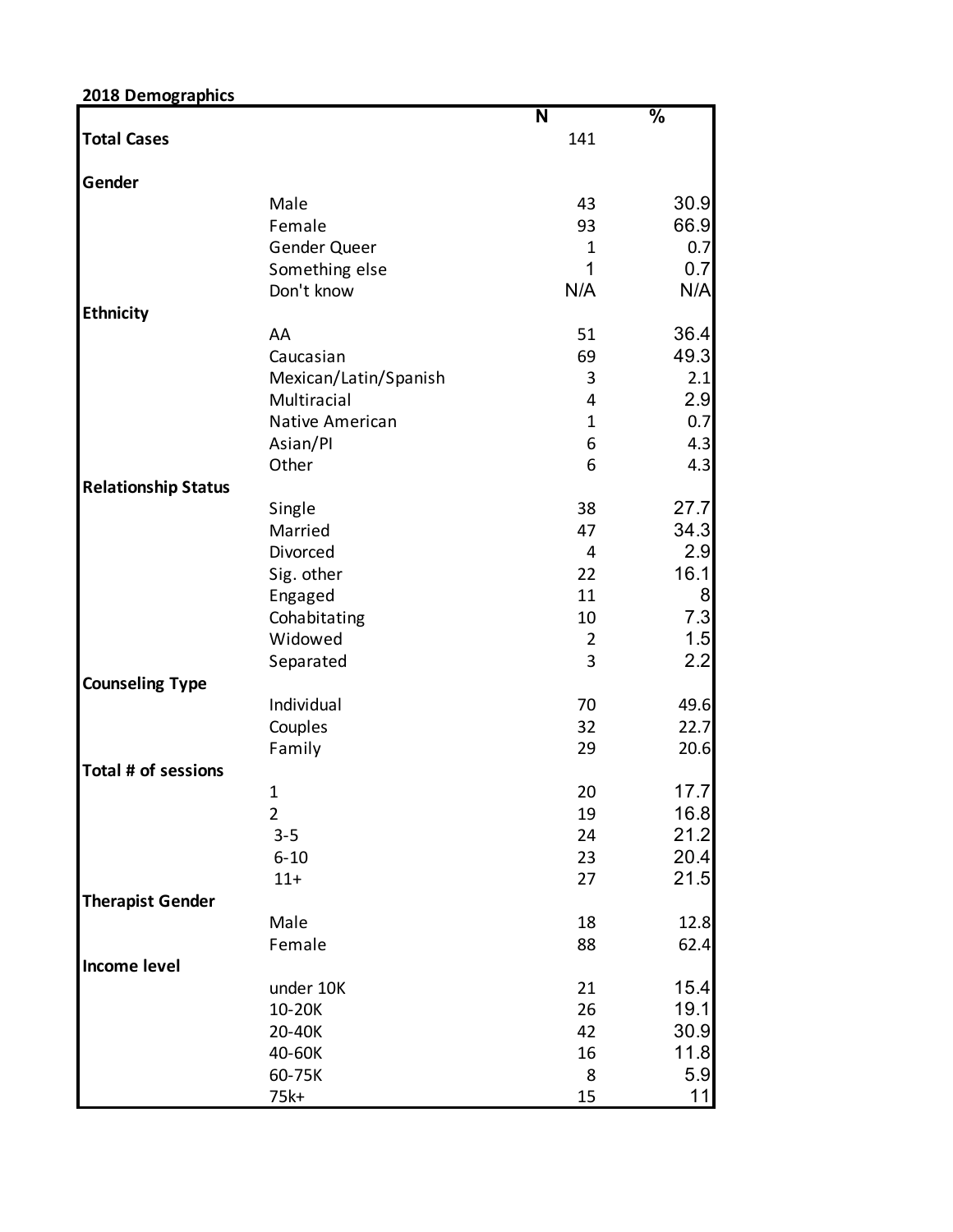| 2019 Demographics          |                         |                           |                          |
|----------------------------|-------------------------|---------------------------|--------------------------|
|                            |                         | N                         | $\overline{\frac{9}{6}}$ |
| <b>Total Cases</b>         |                         | 136                       |                          |
| Gender                     |                         |                           |                          |
|                            | Male                    | 45                        | 35.2                     |
|                            | Female                  | 74                        | 57.8                     |
|                            | Gender Queer            | 8                         | 6.3                      |
|                            | Something else          | N/A                       | N/A                      |
|                            | Don't know              | N/A                       | N/A                      |
| <b>Ethnicity</b>           |                         |                           |                          |
|                            | AA                      | 25                        | 18.8                     |
|                            | Caucasian               | 88                        | 66.2                     |
|                            | Mexican/Latin/Spanish   | 5                         | 3.8                      |
|                            | Multiracial             | 6                         | 4.5                      |
|                            | Native American         | $\mathbf 1$               | 0.8                      |
|                            | Asian/Pl                | $\mathbf 1$               | 0.8                      |
|                            | Other                   | 7                         | 5.3                      |
| <b>Relationship Status</b> |                         |                           |                          |
|                            | Single                  | 44                        | 32.8                     |
|                            | Married                 | 40                        | 29.9                     |
|                            | Divorced                | 10                        | 7.5                      |
|                            | Sig. other              | 20                        | 14.9                     |
|                            |                         | 3                         | 2.2                      |
|                            | Engaged<br>Cohabitating | 12                        | $\boldsymbol{9}$         |
|                            | Widowed                 |                           | 2.2                      |
|                            |                         | 3                         |                          |
|                            | Separated               | $\overline{2}$            | 1.5                      |
| <b>Counseling Type</b>     |                         |                           |                          |
|                            | Individual              | 73                        | 53.7                     |
|                            | Couples                 | 32                        | 23.5                     |
|                            | Family                  | 15                        | 11                       |
| Total # of sessions        |                         |                           |                          |
|                            | $\mathbf 1$             | 16                        | 13.3                     |
|                            | $\overline{2}$          | 15                        | 12.5                     |
|                            | $3 - 5$                 | 37                        | 30.8                     |
|                            | $6 - 10$                | 31                        | 25.8                     |
|                            | $11+$                   | 21                        | 17.5                     |
| <b>Therapist Gender</b>    |                         |                           |                          |
|                            | Male                    | 12                        | 8.8                      |
|                            | Female                  |                           | 58.1                     |
| <b>Income level</b>        |                         |                           |                          |
|                            | under 10K               | 27                        | 25.2                     |
|                            | 10-20K                  | 21                        | 19.6                     |
|                            | 20-40K                  | 34                        | 31.8                     |
|                            | 40-60K                  | 12                        | 11.2                     |
|                            | 60-75K                  | 5                         | 4.7                      |
|                            | 75k+                    | $\ensuremath{\mathsf{3}}$ | 7.5                      |